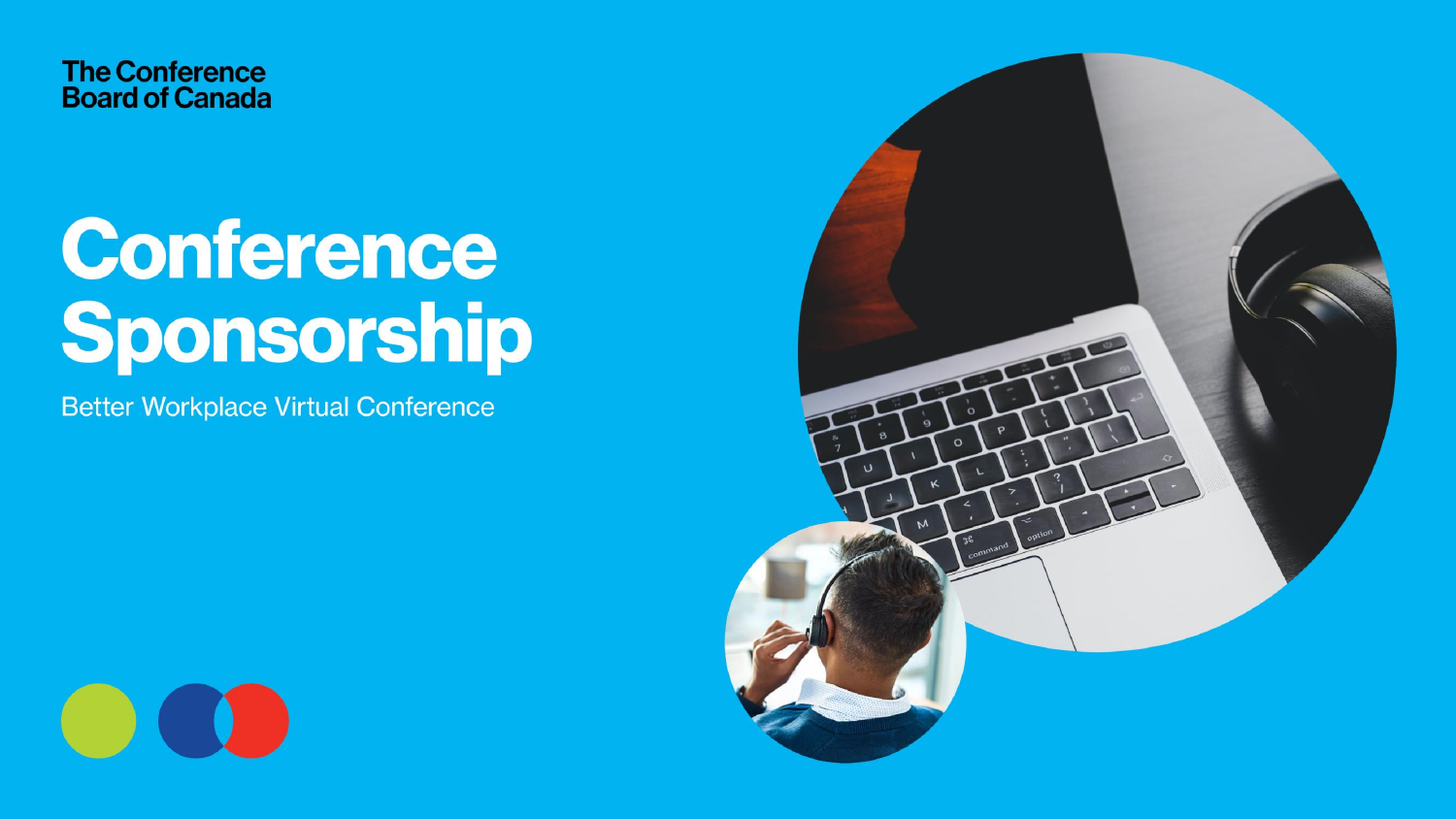### **Why Sponsor a Conference Board Event?**

The Conference Board of Canada is renowned for its ability to bring together top executives and thought leaders to debate contemporary issues, collaborate on solutions, and define best practices.

We are the foremost independent, evidence-based, not-for-profit applied research organization in Canada. We're dedicated to building a better future for Canadians by making our economy and society more dynamic and competitive. Your investment represents an incredible value, capitalizing on the Conference Board's organizational strengths, respected brand, and ability to reach your key audiences to maximize your communications and marketing objectives.

> **The Conference Board of Canada**

\$3 trillion of 'over-borrowing' risks new g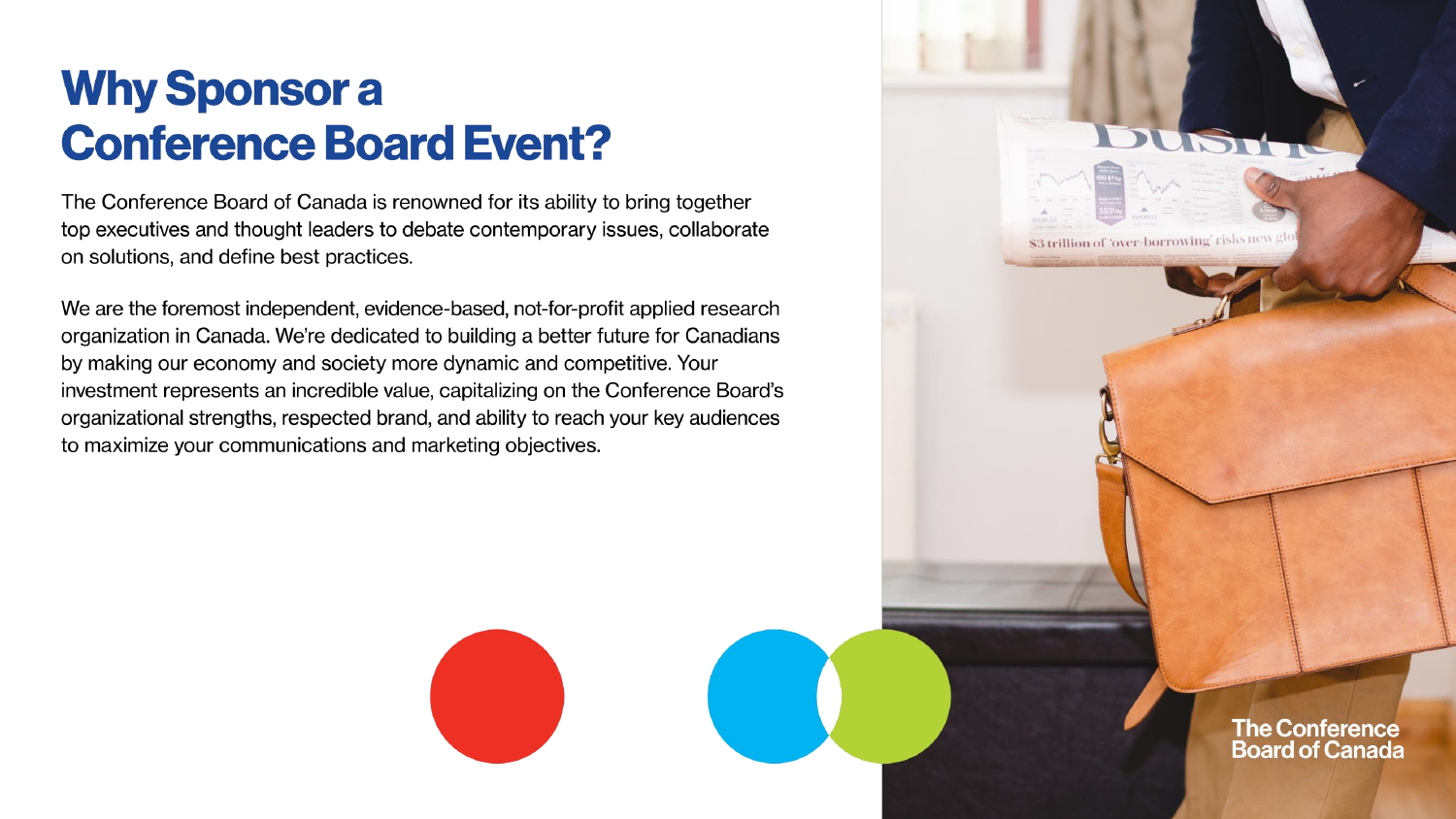## **Benefits of Sponsorship**

The Conference Board of Canada's public website had 2.6 million unique visitors last year. Each Conference Board event is promoted to our customers and audiences through targeted integrated marketing campaigns, offering unparalleled exposure for your brand.

We use data and customer behaviour to put the right information and content in front of an active customer group of over 45,000. We leverage our extensive and engaged following in social channels to make sure our events and research are part of the most-relevant conversations and opportunities.

We seek out strategic partnerships with prominent industry associations and stakeholders who extend your brand's reach beyond our database and add additional equity to the association and sponsorship. All of our marketing is designed to drive traffic to our event page to curate new lead generation and leverage your corporate branding to the largest possible aroup of engaged stakeholders.





**The Conference Board of Canada**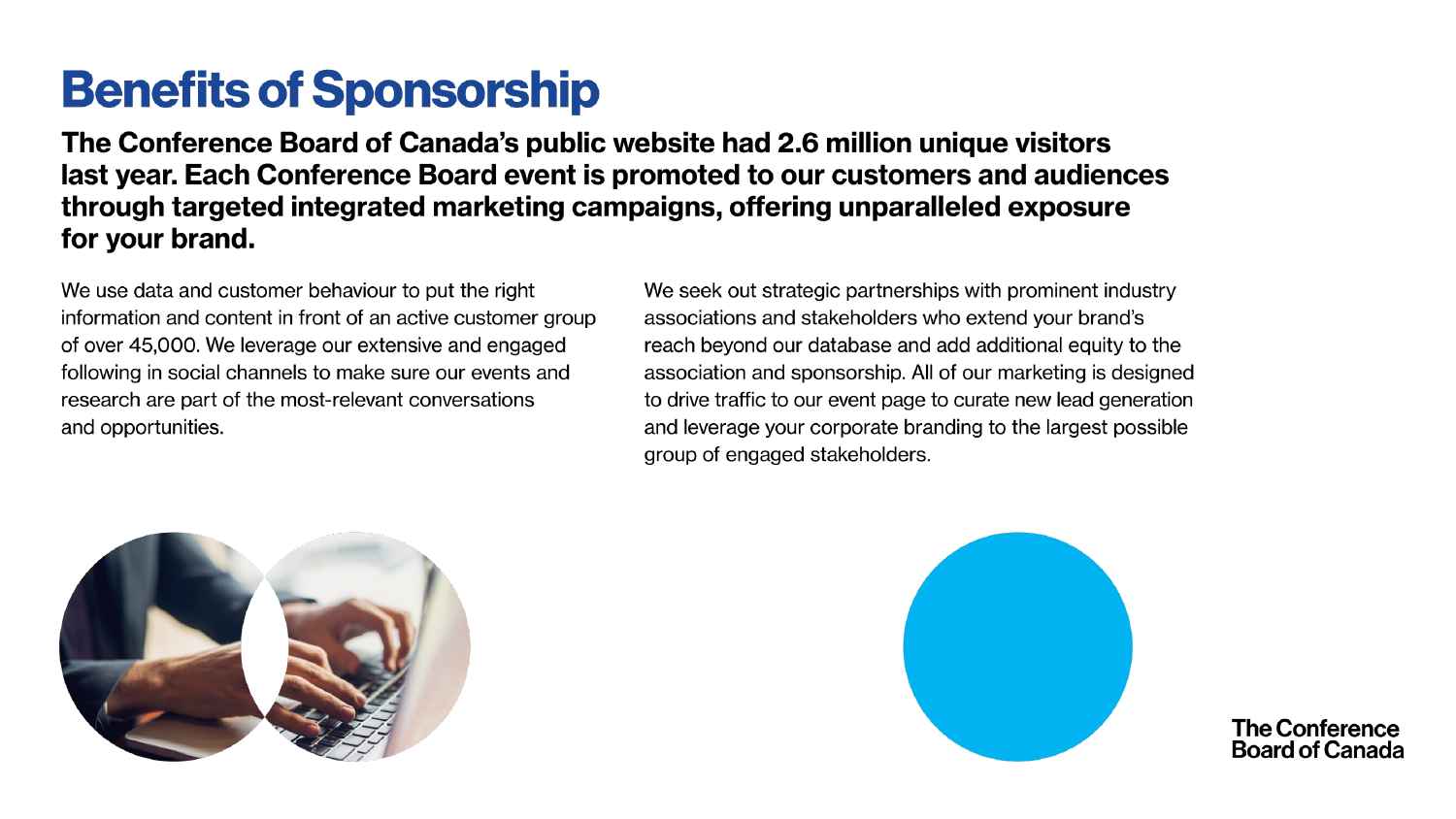#### **Sponsor Packages**

| <b>Sponsorship benefit</b>                                                                                                                     | <b>Diamond partner</b>                   | <b>Platinum \$25,000</b>                                          | Participating \$15,000          | <b>Workshop \$12,000</b>                          | <b>Supporting \$8,500</b> |
|------------------------------------------------------------------------------------------------------------------------------------------------|------------------------------------------|-------------------------------------------------------------------|---------------------------------|---------------------------------------------------|---------------------------|
| Funded research sponsor<br>(Futureproofing Investments in Mental Health)                                                                       |                                          |                                                                   |                                 |                                                   |                           |
| 1-year membership in the Mental Health<br>and Well-Being Research Centre                                                                       |                                          |                                                                   |                                 |                                                   |                           |
| 1-year membership for workplace health<br>and safety leader (Workplace Health Council)                                                         |                                          | $\bullet$                                                         |                                 |                                                   |                           |
| Featured daily sponsor recognition                                                                                                             |                                          | $\bullet$                                                         |                                 |                                                   |                           |
| <b>CEO</b> spotlight*                                                                                                                          | on-demand                                | on-demand                                                         |                                 |                                                   |                           |
| In-event advertisement                                                                                                                         |                                          |                                                                   | $\bullet$                       |                                                   |                           |
| Standard marketing benefits: event-branded<br>social copy, e-mail, ad cards (event promo);<br>includes mention of sponsor in convening e-mails |                                          |                                                                   | $\bullet$                       |                                                   |                           |
| Speaking opportunity at the event*                                                                                                             | <b>Plenary panelist</b><br>Speaking role | <b>Plenary</b><br>Welcome remarks/<br>speaker intro/sponsor story | <b>Plenary</b><br>Sponsor story | <b>Concurrent workshop</b><br><b>Brain Dating</b> | <b>Concurrent</b>         |
| Sponsorship profile (Brain Dating and virtual booth)                                                                                           |                                          | $\bullet$                                                         | $\bullet$                       |                                                   | $\bullet$                 |
| Sponsor logo displayed on event web page                                                                                                       |                                          | $\bullet$                                                         | $\bullet$                       |                                                   | $\bullet$                 |
| <b>Complimentary all-access e-Library</b><br>subscription service                                                                              | 6-month trial                            | 6-month trial                                                     | 3-month trial                   | 3-month trial                                     | 3-month trial             |

\* **Plenary speaking opportunities** allow for visibility and branding to all registrants during the conference and afterwards, through session recordings. **Concurrent speaking opportunities** allow visibility and branding to a portion of registrants but with opportunities to engage on a specific topic. The CEO spotlight is a pre-recorded speaking opportunity featured to attendees during and following the event. The **Sponsor Story** is a 10-minute recording, highlighting how the sponsor has used innovation to facilitate the better workplace.

The Conference<br>Board of Canada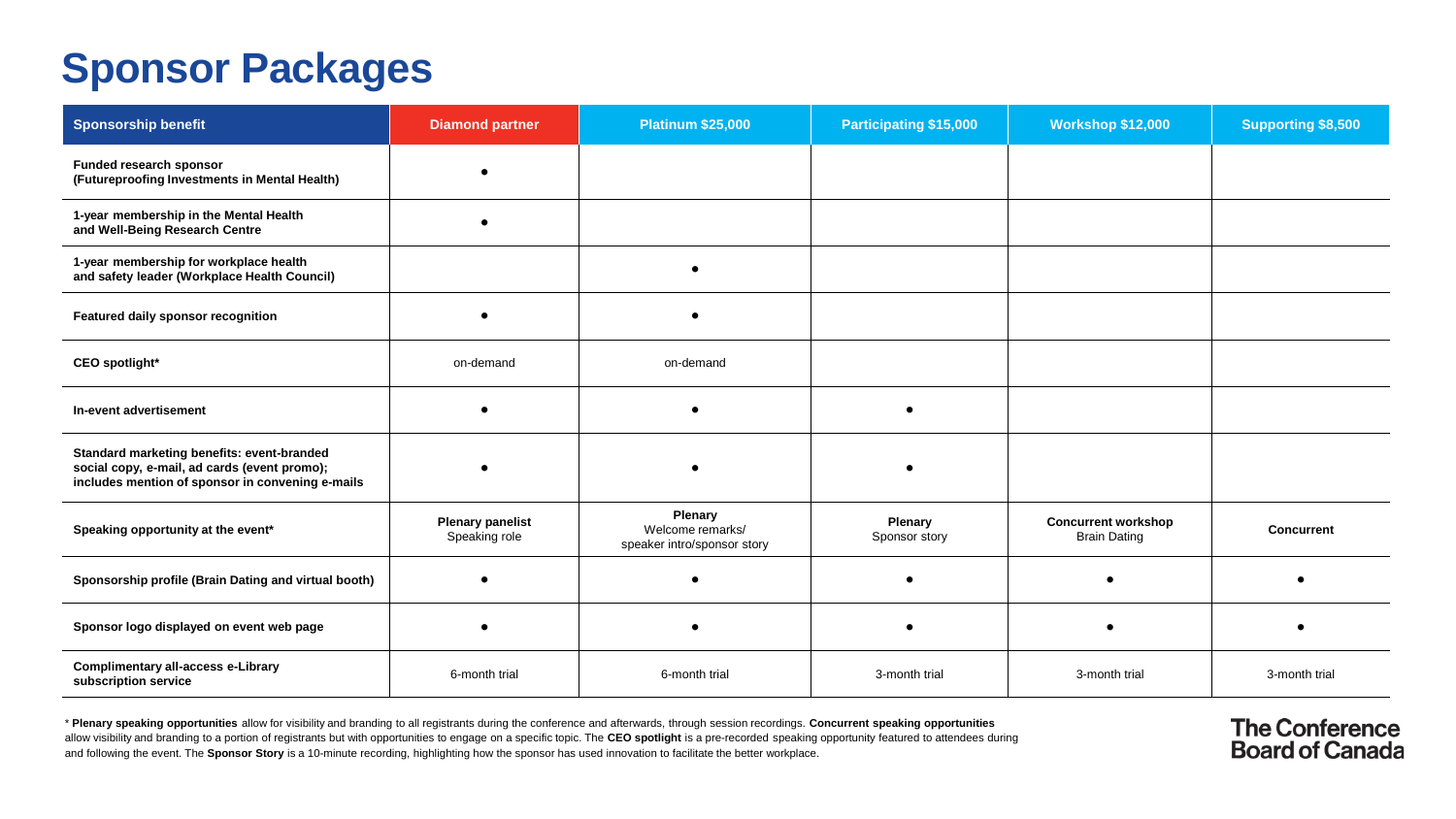#### **Spotlight and Networking Packages**



| <b>Sponsorship benefit</b>                                                                                                                     | <b>CEO Spotlight \$5,000</b> | Exhibitor \$3,500 |
|------------------------------------------------------------------------------------------------------------------------------------------------|------------------------------|-------------------|
| <b>Research sponsor</b><br>(Futureproofing Investments in Mental Health)                                                                       |                              |                   |
| <b>Platform sponsor</b>                                                                                                                        |                              |                   |
| 1-year membership for workplace health and<br>safety leader (Workplace Health Council)                                                         |                              |                   |
| Featured daily sponsor recognition                                                                                                             |                              |                   |
| Standard marketing benefits: event-branded<br>social copy, e-mail, ad cards (event promo);<br>includes mention of sponsor in convening e-mails |                              |                   |
| In-event advertisement                                                                                                                         |                              |                   |
| <b>CEO Spotlight*</b>                                                                                                                          | on-demand                    |                   |
| Sponsorship profile (Brain Dating and virtual booth)                                                                                           |                              |                   |
| Sponsor logo displayed on event web page                                                                                                       |                              |                   |
| <b>Complimentary all-access e-Library</b><br>subscription service                                                                              |                              |                   |
| <b>Event registration passes</b>                                                                                                               | 6                            | $\overline{4}$    |
| <b>Additional passes discount</b>                                                                                                              | 75%                          | 75%               |

\* The CEO spotlight is a pre-recorded speaking opportunity featured to attendees during and following the event.

The Conference<br>Board of Canada